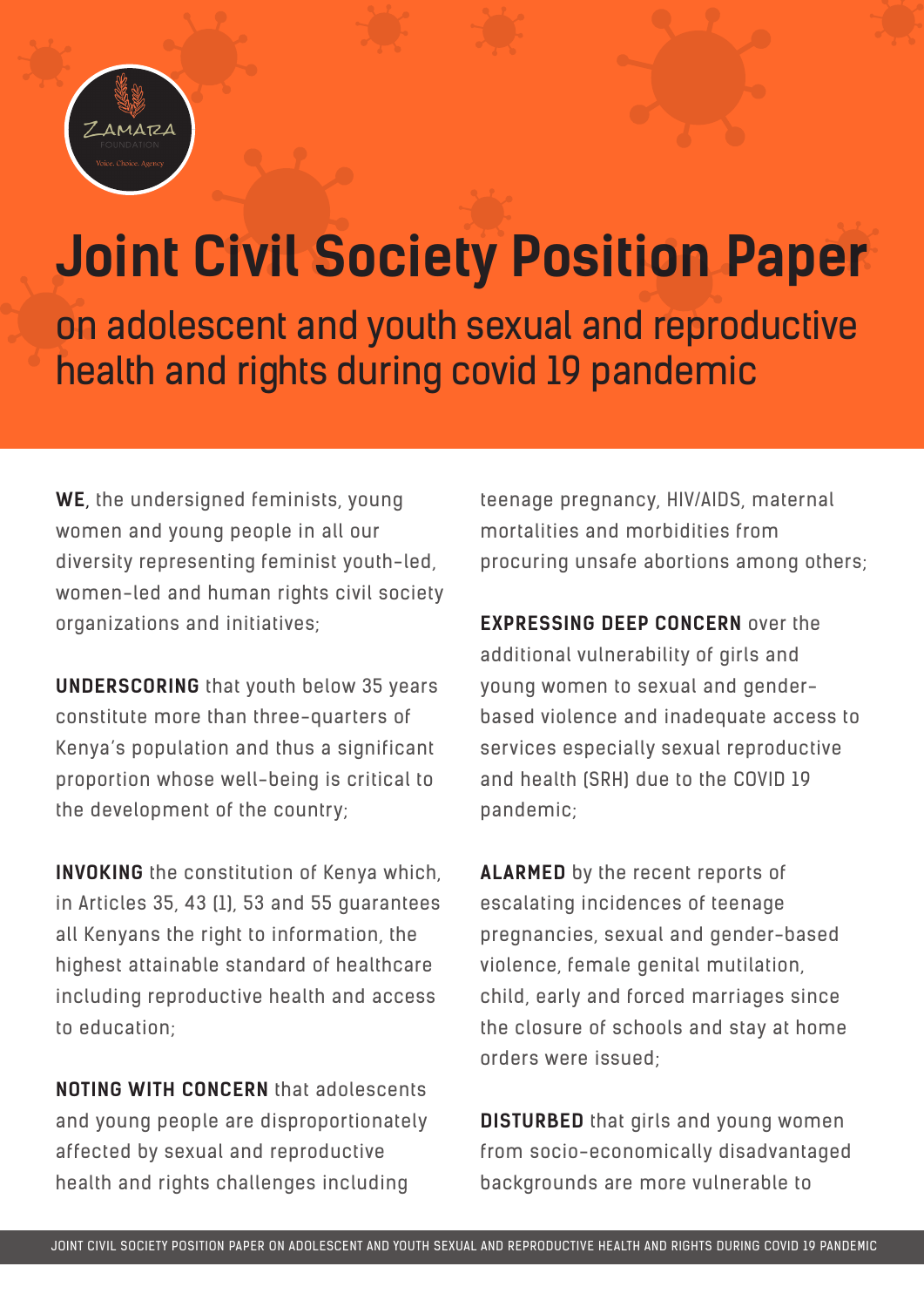

abuse and marginalization including sexual exploitation for necessities such as pads, clothing, shelter and food leading to transactional sex and sex trafficking;

**CONCERNED** that the additional cancellation of the school year and the closure of schools up to at least January 2021 due to COVID 19 pandemic will exacerbate the already existing challenges that young women and girls face at home where they are supposed to be protected;

**EMPHASIZING** that young people and adolescents are not homogenous and have different needs and experiences; and that there are more vulnerable subpopulations within this group including sexual and gender minorities; young women and girls in all their diversity; young people living with disabilities, young refugees, young persons living with HIV, young people from economically challenged backgrounds among others;

**CONSCIOUS** that meaningful and inclusive youth participation is a precondition to sustainable, holistic and relevant solutions to youth challenges;

**CONVINCED** that access to comprehensive sexuality education leads to improved knowledge, informed decision making

and better outcomes including increased condom use, decrease in multiple partners, increase in self-efficacy for HIV protection, favourable attitudes to safer sex and delays in initiation of first sexual intercourse;

**CONCERNED** by the increased politicization, sensationalization, opposition, misinformation, disinformation and threats by communities, religious leaders and political leaders on young people's sexual and reproductive health and rights including access to comprehensive youth-friendly services and comprehensive sexuality education;

**CONVENING** virtually on 1st July 2020 through the convention of Zamara Foundation to discuss the implications of COVID 19 on the sexual and reproductive health and rights of young people in Kenya;

**CALL** for an intersectional and multisectoral approach in COVID 19 response to integrate young people's, especially adolescents girls and young women's sexual and reproductive health and rights and address the intersecting forms of discrimination and violence against women and girls;

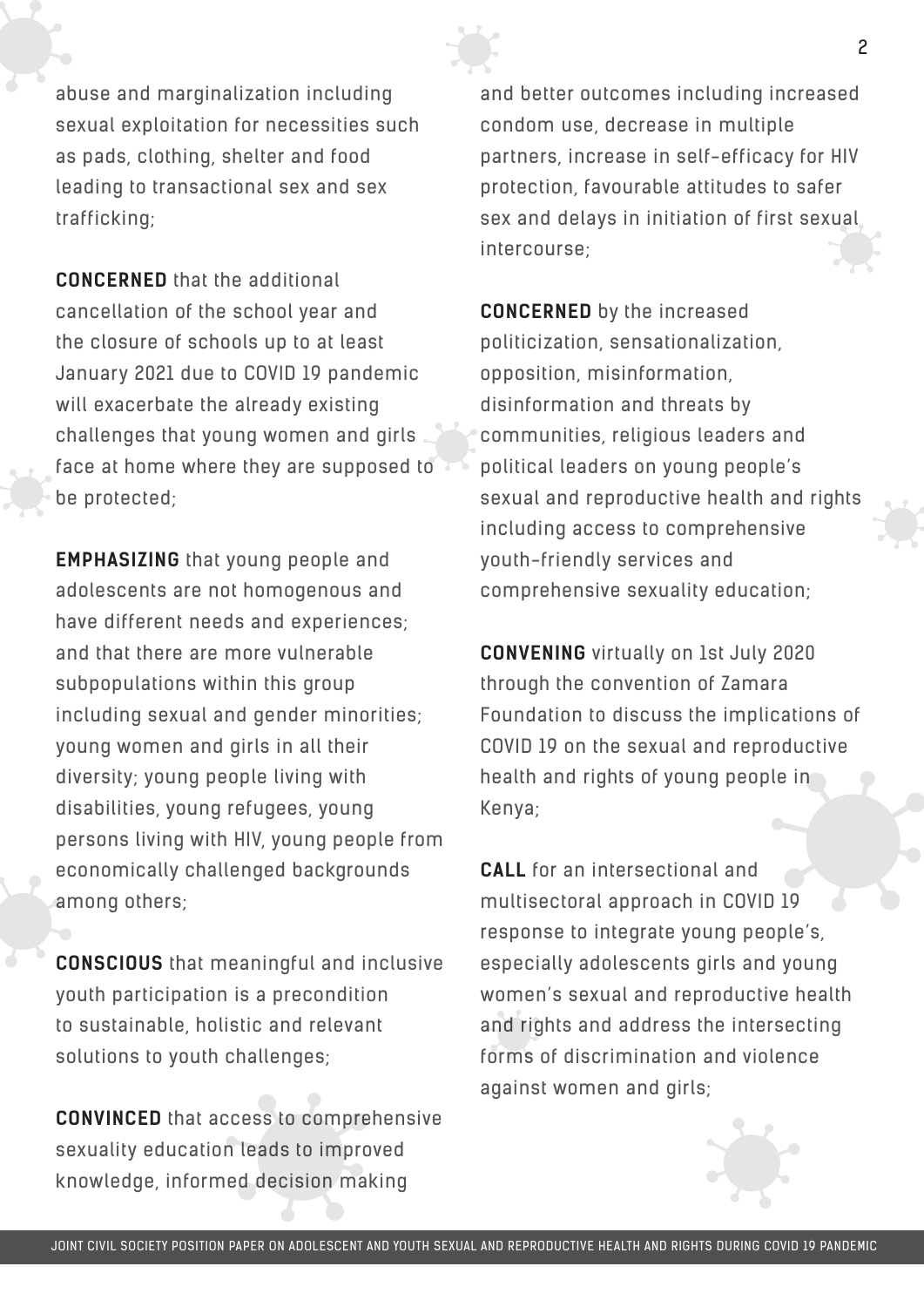## **WE PARTICULARLY CALL ON** the Ministries of Education and Health, the Judiciary and Parliament to:

- 1. Strengthen the implementation of existing instruments on adolescent and youth sexual and reproductive health and rights including the National School Health Policy 2019, the National Adolescent Sexual and Reproductive Health Policy 2015, the National Guidelines for Provision of Adolescent and Youth Friendly services in Kenya 2016, the Education Sector Policy on HIV and Aids 2013, the School Reentry Policy among others.
- 2. Integrate comprehensive sexuality education that provides accurate information on human sexuality, gender equality, human rights, relationships, and sexual and reproductive health and rights in the school curriculum and make it intracurricular and examinable and strengthen the capacity of teachers on delivering CSE.
- 3. Strengthen multisectoral partnerships including with communities, teachers, religious leaders, parents and guardians and capacitate them to provide youthfriendly services and sexuality education through clinic-based, community-based, school-based and virtual based models in line with the National Adolescent Sexual and Reproductive Health Policy 2015 and the National Guidelines for Provision of Adolescent and Youth Friendly services in Kenya, 2016.
- 4. Invest in research and information management on young people's sexual and reproductive health and rights including child marriage, teenage pregnancies, unsafe abortion to strengthen the evidence base for informed programming and policy interventions.
- 5. Enact a Reproductive Health Law to provide a human rights-based legal framework for the protection, fulfilment, respect and promotion of young people's sexual and reproductive health and rights services and comprehensive sexuality education.
- 6. Adopt a survivor-centred approach to ensure access to timely justice by investigating and prosecuting sexual offences and operationalizing Section 39 (13) of the Sexual Offences Act that provides for a register for convicted sexual offenders.